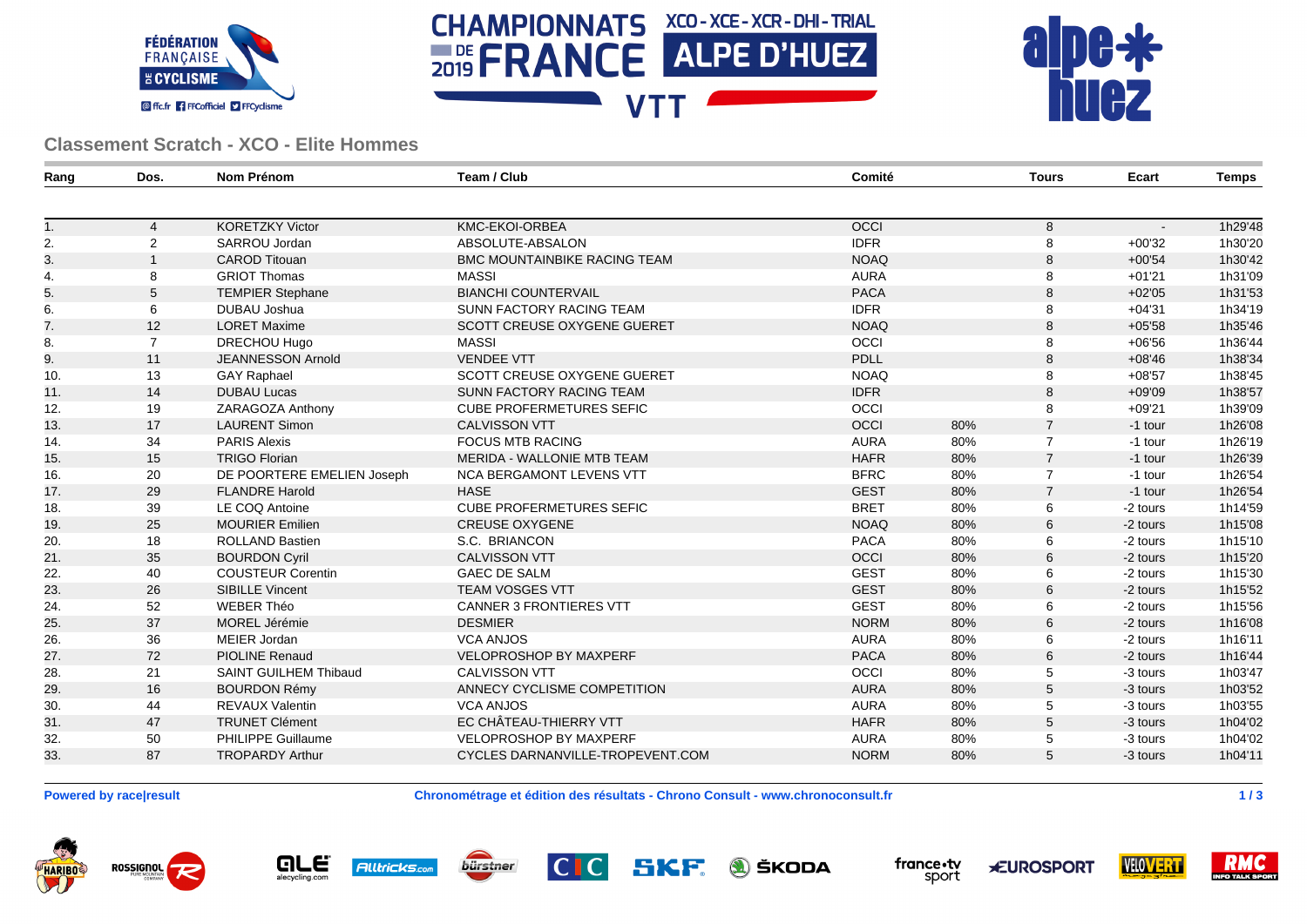





## **Classement Scratch - XCO - Elite Hommes**

| Rang | Dos. | Nom Prénom                 | Team / Club                                 | Comité      |     | <b>Tours</b>   | Ecart    | <b>Temps</b> |
|------|------|----------------------------|---------------------------------------------|-------------|-----|----------------|----------|--------------|
| 34.  | 60   | <b>PINTHON Victor</b>      | <b>ESCAPADE EXCITED RIDERS</b>              | <b>NOAQ</b> | 80% | 5              | -3 tours | 1h04'15      |
| 35.  | 33   | <b>IGOULEN Benoit</b>      | <b>SUNN-BEAUMES DE VENISE</b>               | <b>PACA</b> | 80% | 5              | -3 tours | 1h04'23      |
| 36.  | 83   | <b>CHARMES Quentin</b>     | TEAM CYCLISTE DU GOLFE                      | <b>PACA</b> | 80% | 5              | -3 tours | 1h04'29      |
| 37.  | 71   | <b>AGNIEL Maxime</b>       | <b>VELOPROSHOP BY MAXPERF</b>               | <b>PACA</b> | 80% | 5              | -3 tours | 1h04'32      |
| 38.  | 57   | <b>STEGER Gaëtan</b>       | <b>ASPTT MULHOUSE</b>                       | <b>GEST</b> | 80% | 5              | -3 tours | 1h04'33      |
| 39.  | 22   | PERRIN GANIER Neïlo        | <b>FOCUS MTB RACING</b>                     | <b>GEST</b> | 80% | $\mathbf 5$    | -3 tours | 1h05'00      |
| 40.  | 30   | <b>LESTIEVENT Rodolphe</b> | SUNN FACTORY RACING TEAM                    | <b>BFRC</b> | 80% | 5              | -3 tours | 1h05'09      |
| 41.  | 31   | <b>BASSONS Christophe</b>  | ARTIGUES VELO CLUB                          | <b>NOAQ</b> | 80% | $\mathbf 5$    | -3 tours | 1h05'20      |
| 42.  | 10   | PERRIN GANIER Titouan      | <b>FOCUS MTB RACING</b>                     | <b>GEST</b> | 80% | 5              | -3 tours | 1h05'26      |
| 43.  | 51   | <b>LECOINTRE Joshua</b>    | <b>TEAM VOSGES VTT</b>                      | <b>GEST</b> | 80% | 5              | -3 tours | 1h05'28      |
| 44.  | 41   | <b>ESTIVALET Julien</b>    | EC CHÂTEAU-THIERRY VTT                      | <b>HAFR</b> | 80% | 5              | -3 tours | 1h05'31      |
| 45.  | 46   | PORTET Damien              | <b>UV MAZAMET</b>                           | OCCI        | 80% | 5              | -3 tours | 1h06'12      |
| 46.  | 88   | <b>BAGNOL Joris</b>        | <b>NCA BERGAMONT LEVENS VTT</b>             | <b>PACA</b> | 80% | 5              | -3 tours | 1h08'00      |
| 47.  | 53   | <b>DESETTE Guillaume</b>   | A LAON BIKE                                 | <b>HAFR</b> | 80% | $\overline{4}$ | -4 tours | 0h52'44      |
| 48.  | 43   | <b>GROSLAMBERT Rémi</b>    | <b>VELO CLUB ORNANS</b>                     | <b>BFRC</b> | 80% | 4              | -4 tours | 0h52'46      |
| 49.  | 61   | <b>LIPANI Tristan</b>      | <b>VTT ARDBIKE VALENCE</b>                  | <b>AURA</b> | 80% | $\overline{4}$ | -4 tours | 0h52'47      |
| 50.  | 38   | <b>DELPECH Ludovic</b>     | MARSEILLETECHNOTEAM13-HEADCYCLES-HUTCHINSON | <b>PACA</b> | 80% | 4              | -4 tours | 0h52'50      |
| 51.  | 55   | <b>BREYNAT Fabien</b>      | MATERIEL-VELO.COM                           | <b>AURA</b> | 80% | $\overline{4}$ | -4 tours | 0h52'53      |
| 52.  | 23   | <b>ORCHAMPT Antoine</b>    | US DOMONT CYCLISME                          | <b>IDFR</b> | 80% | 4              | -4 tours | 0h52'59      |
| 53.  | 66   | <b>DEN HARTOG Sven</b>     | <b>HASE</b>                                 | <b>GEST</b> | 80% | $\overline{4}$ | -4 tours | 0h53'01      |
| 54.  | 78   | <b>JOUAN Nicolas</b>       | XC63                                        | <b>AURA</b> | 80% | 4              | -4 tours | 0h53'16      |
| 55.  | 64   | <b>GAUDIN Guillaume</b>    | <b>VTTARDS GARNACHOIS</b>                   | PDLL        | 80% | $\overline{4}$ | -4 tours | 0h53'24      |
| 56.  | 90   | <b>GIRARDIN Maxime</b>     | <b>XC COMITE LOIRET</b>                     | <b>CEVL</b> | 80% | $\overline{4}$ | -4 tours | 0h53'27      |
| 57.  | 77   | <b>TOPPAN Julien</b>       | <b>XC63</b>                                 | <b>AURA</b> | 80% | $\overline{4}$ | -4 tours | 0h53'36      |
| 58.  | 24   | <b>RALLE Anthony</b>       | <b>TEAM PAYS DE DINAN</b>                   | <b>BRET</b> | 80% | $\overline{4}$ | -4 tours | 0h53'54      |
| 59.  | 84   | ROQUEBRUN Adrien           | PAS DE JAMBE PAS DE CHOCOLAT                | <b>PACA</b> | 80% | $\overline{4}$ | -4 tours | 0h54'14      |
| 60.  | 75   | <b>WINIGER Lucas</b>       | <b>VTT SA VERDUN</b>                        | <b>GEST</b> | 80% | 4              | -4 tours | 0h54'19      |
| 61.  | 9    | <b>BRIATTA Hugo</b>        | <b>FOCUS MTB RACING</b>                     | <b>NOAQ</b> | 80% | $\overline{4}$ | -4 tours | 0h54'22      |
| 62.  | 45   | <b>DELOISON Lucas</b>      | EVERBLUE.COM                                | <b>GEST</b> | 80% | 4              | -4 tours | 0h54'25      |
| 63.  | 69   | <b>DIMEY Nicolas</b>       | OC GIF VTT                                  | <b>IDFR</b> | 80% | $\overline{4}$ | -4 tours | 0h54'28      |
| 64.  | 79   | <b>WANTELLET Thibaut</b>   | MONTAUBAN CYCLISME 82                       | OCCI        | 80% | 4              | -4 tours | 0h54'39      |
| 65.  | 58   | <b>GLEGG Harley</b>        | TEAM CYCLISTE DU GOLFE                      | <b>PACA</b> | 80% | $\overline{4}$ | -4 tours | 0h54'43      |
| 66.  | 56   | <b>STEIBLE Gérard</b>      | <b>CBC ELSASS TEAM VELOTOP</b>              | <b>GEST</b> | 80% | 4              | -4 tours | 0h54'52      |
| 67.  | 65   | <b>CURIEN Pierre</b>       | TEAM MACADAM'S COWBOYS                      | <b>GEST</b> | 80% | $\overline{4}$ | -4 tours | 0h55'04      |
| 68.  | 81   | PINCHON Nicolas            | AS TREPORT CYCLISME                         | <b>NORM</b> | 80% | 4              | -4 tours | 0h55'12      |

**Powered by race|result Chronométrage et édition des résultats - Chrono Consult - www.chronoconsult.fr 2 / 3**







SKF **A** ŠKODA